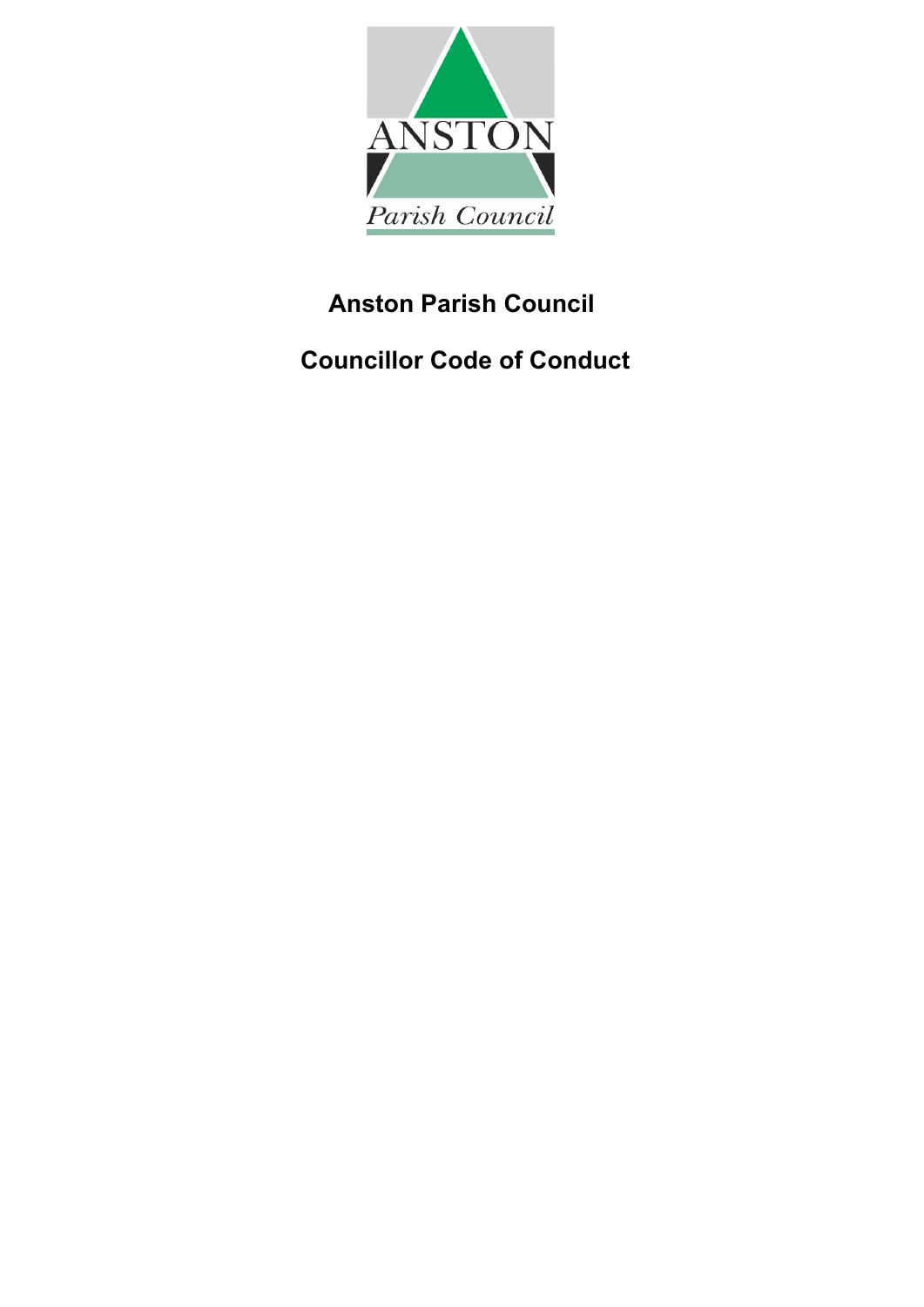# **Joint Statement**

The role of councillor across all tiers of local government is a vital part of our country's system of democracy. It is important that as councillors we can be held accountable and all adopt the behaviours and responsibilities associated with the role. Our conduct as an individual councillor affects the reputation of all councillors. We want the role of councillor to be one that people aspire to. We also want individuals from a range of backgrounds and circumstances to be putting themselves forward to become councillors.

As councillors, we represent local residents, work to develop better services and deliver local change. The public have high expectations of us and entrust us to represent our local area, taking decisions fairly, openly, and transparently. We have both an individual and collective responsibility to meet these expectations by maintaining high standards and demonstrating good conduct, and by challenging behaviour which falls below expectations.

Importantly, we should be able to undertake our role as a councillor without being intimidated, abused, bullied, or threatened by anyone, including the general public.

This Code has been designed to protect our democratic role, encourage good conduct and safeguard the public's trust in local government.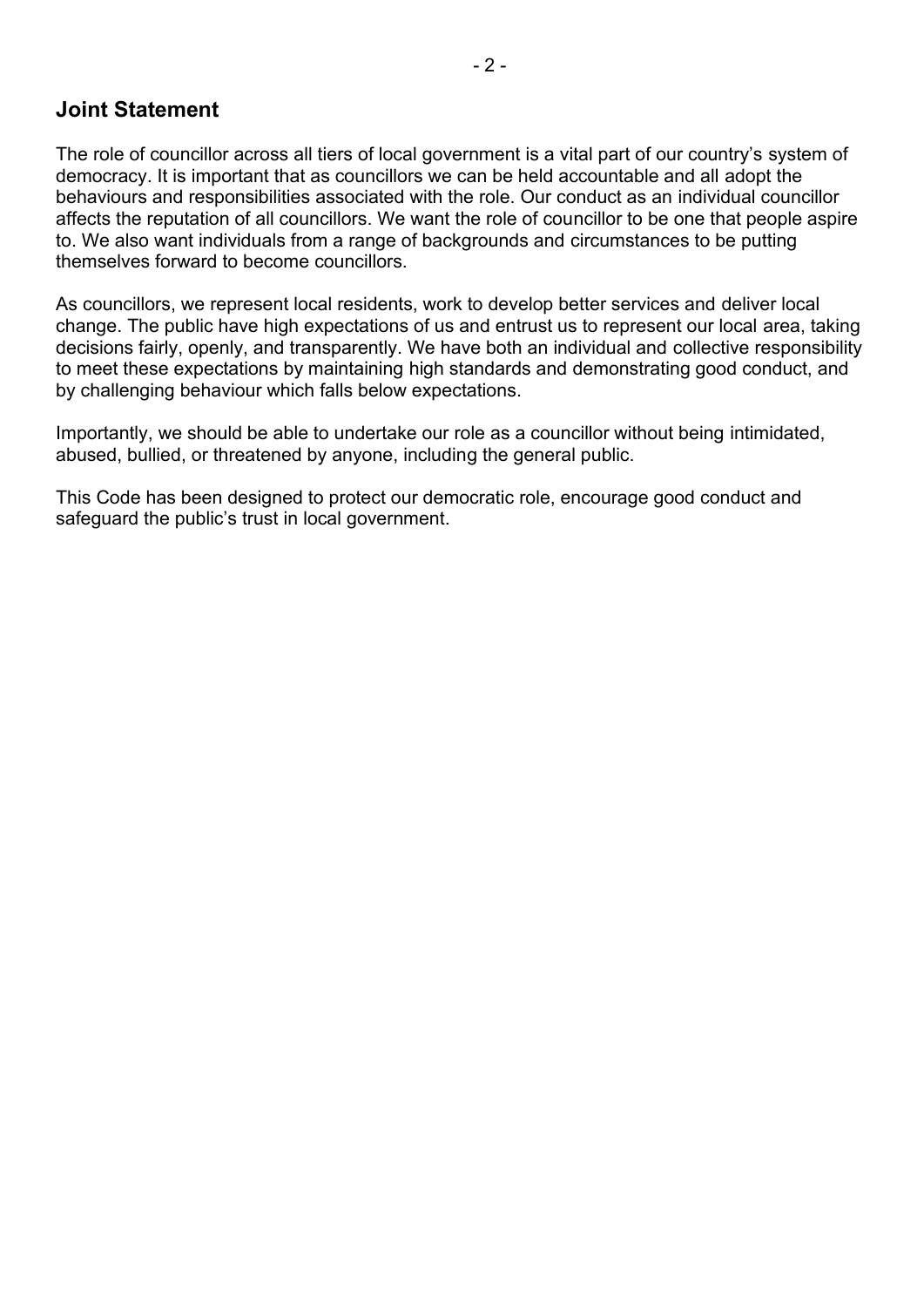## **Adopted 18th October 2021**

#### **Introduction**

The Local Government Association (LGA) has developed this Model Councillor Code of Conduct, in association with key partners and after extensive consultation with the sector, as part of its work on supporting all tiers of local government to continue to aspire to high standards of leadership and performance. It is a template for councils to adopt in whole and/or with local amendments.

All councils are required to have a local Councillor Code of Conduct.

The LGA will undertake an annual review of this Code to ensure it continues to be fit-for-purpose, incorporating advances in technology, social media and changes in legislation. The LGA can also offer support, training and mediation to councils and councillors on the application of the Code and the National Association of Local Councils (NALC) and the county associations of local councils can offer advice and support to town and parish councils.

#### **Definitions**

For the purposes of this Code of Conduct, a "councillor" means a member or co-opted member of a local authority or a directly elected mayor. A "co-opted member" is defined in the Localism Act 2011 Section 27(4) as "a person who is not a member of the authority but who

- (a) is a member of any committee or sub-committee of the authority, or;
- (b) is a member of, and represents the authority on, any joint committee or joint sub-committee of the authority;

and who is entitled to vote on any question that falls to be decided at any meeting of that committee or sub-committee".

For the purposes of this Code of Conduct, "local authority" includes county councils, district councils, London borough councils, parish councils, town councils, fire and rescue authorities, police authorities, joint authorities, economic prosperity boards, combined authorities and National Park authorities.

#### **Purpose of the Code of Conduct**

The purpose of this Code of Conduct is to assist you, as a councillor, in modelling the behaviour that is expected of you, to provide a personal check and balance, and to set out the type of conduct that could lead to action being taken against you. It is also to protect you, the public, fellow councillors, local authority officers and the reputation of local government. It sets out general principles of conduct expected of all councillors and your specific obligations in relation to standards of conduct. The LGA encourages the use of support, training and mediation prior to action being taken using the Code. The fundamental aim of the Code is to create and maintain public confidence in the role of councillor and local government.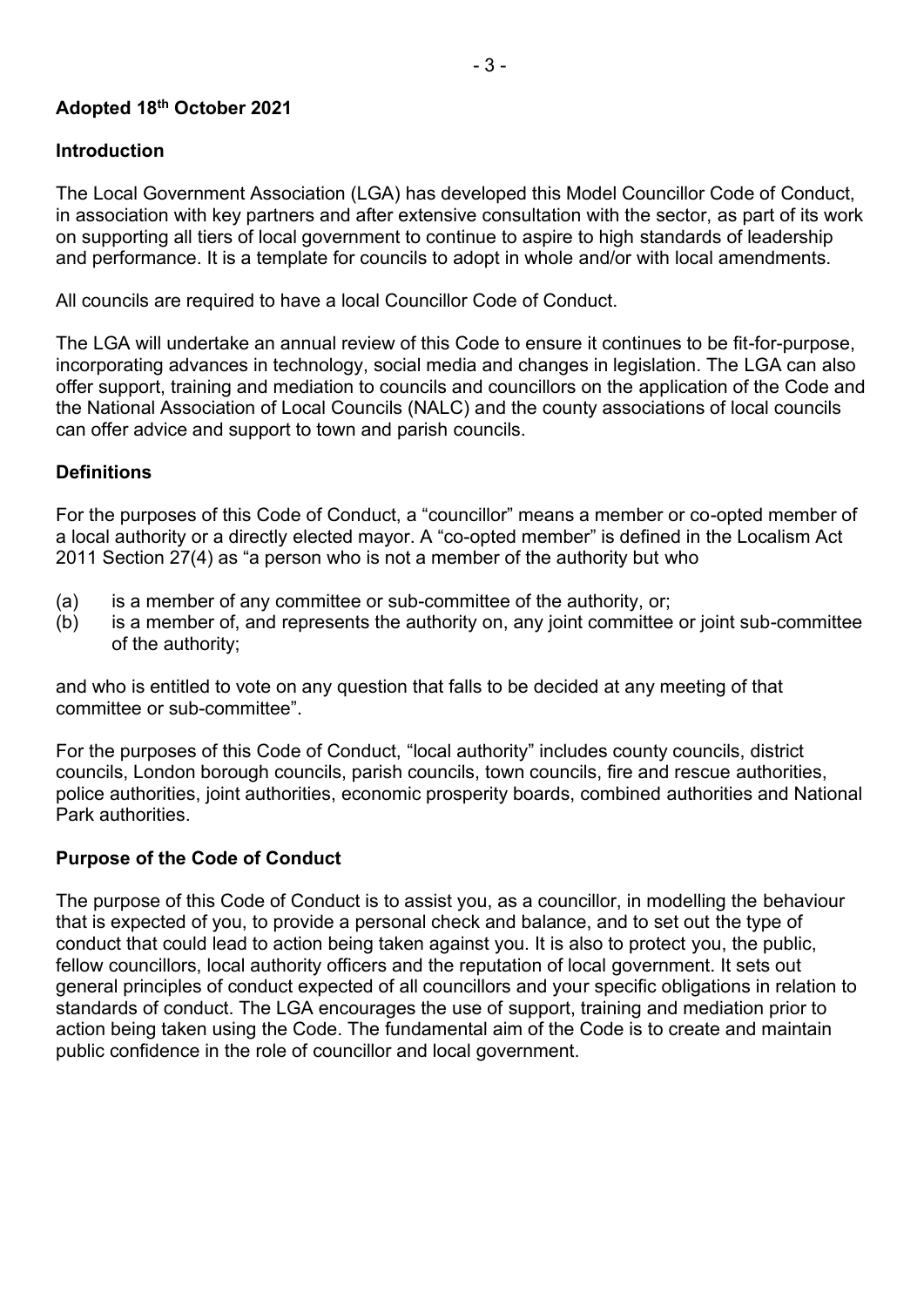## **General Principles of Councillor Conduct**

Everyone in public office at all levels; all who serve the public or deliver public services, including ministers, civil servants, councillors and local authority officers; should uphold the Seven [Principles of Public Life,](https://www.gov.uk/government/publications/the-7-principles-of-public-life/the-7-principles-of-public-life--2) also known as the Nolan Principles.

Building on these principles, the following general principles have been developed specifically for the role of councillor.

In accordance with the public trust placed in me, on all occasions:

- I act with integrity and honesty
- I act lawfully
- I treat all persons fairly and with respect; and
- I lead by example and act in a way that secures public confidence in the role of councillor.

In undertaking my role:

- I impartially exercise my responsibilities in the interests of the local community
- I do not improperly seek to confer an advantage, or disadvantage, on any person
- I avoid conflicts of interest
- I exercise reasonable care and diligence; and
- I ensure that public resources are used prudently in accordance with my local authority's requirements and in the public interest.

#### **Application of the Code of Conduct**

This Code of Conduct applies to you as soon as you sign your declaration of acceptance of the office of councillor or attend your first meeting as a co-opted member and continues to apply to you until you cease to be a councillor.

This Code of Conduct applies to you when you are acting in your capacity as a councillor which may include when:

- you misuse your position as a councillor
- Your actions would give the impression to a reasonable member of the public with knowledge of all the facts that you are acting as a councillor;

The Code applies to all forms of communication and interaction, including:

- at face-to-face meetings
- at online or telephone meetings
- in written communication
- in verbal communication
- in non-verbal communication
- in electronic and social media communication, posts, statements and comments.

You are also expected to uphold high standards of conduct and show leadership at all times when acting as a councillor.

Your Monitoring Officer has statutory responsibility for the implementation of the Code of Conduct, and you are encouraged to seek advice from your Monitoring Officer on any matters that may relate to the Code of Conduct. Town and parish councillors are encouraged to seek advice from their Clerk, who may refer matters to the Monitoring Officer.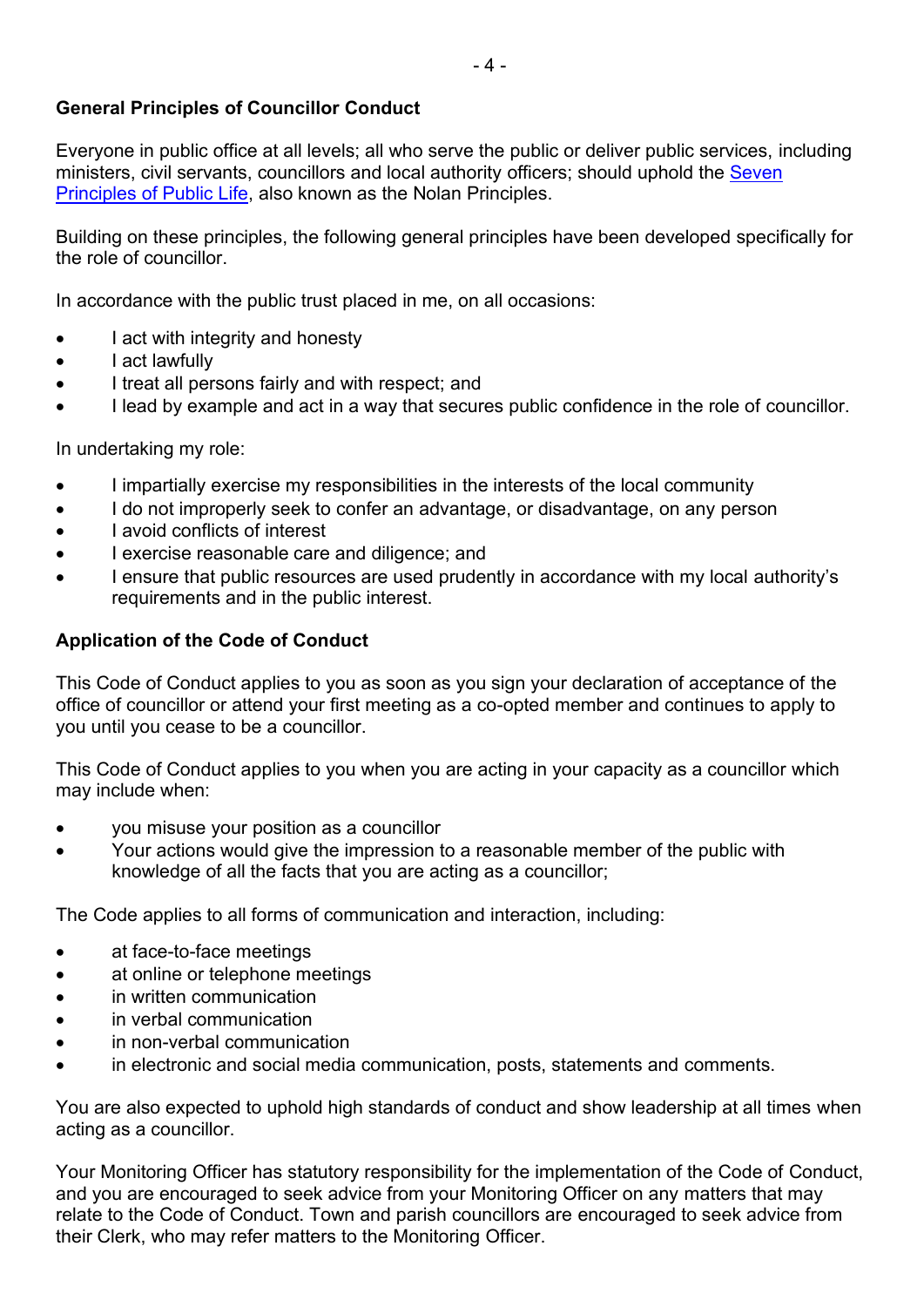## **Standards of councillor conduct**

This section sets out your obligations, which are the minimum standards of conduct required of you as a councillor. Should your conduct fall short of these standards, a complaint may be made against you, which may result in action being taken.

Guidance is included to help explain the reasons for the obligations and how they should be followed.

#### **General Conduct**

#### **1. Respect**

**As a councillor:** 

- **1.1 I treat other councillors and members of the public with respect.**
- **1.2 I treat local authority employees, employees and representatives of partner organisations and those volunteering for the local authority with respect and respect the role they play.**

Respect means politeness and courtesy in behaviour, speech, and in the written word. Debate and having different views are all part of a healthy democracy. As a councillor, you can express, challenge, criticise and disagree with views, ideas, opinions and policies in a robust but civil manner. You should not, however, subject individuals, groups of people or organisations to personal attack.

In your contact with the public, you should treat them politely and courteously. Rude and offensive behaviour lowers the public's expectations and confidence in councillors.

In return, you have a right to expect respectful behaviour from the public. If members of the public are being abusive, intimidatory or threatening you are entitled to stop any conversation or interaction in person or online and report them to the local authority, the relevant social media provider or the police. This also applies to fellow councillors, where action could then be taken under the Councillor Code of Conduct, and local authority employees, where concerns should be raised in line with the local authority's councillor officer protocol.

#### **2. Bullying, Harassment and Discrimination**

#### **As a councillor:**

- **2.1 I do not bully any person.**
- **2.2 I do not harass any person.**

#### **2.3 I promote equalities and do not discriminate unlawfully against any person.**

The Advisory, Conciliation and Arbitration Service (ACAS) characterises bullying as offensive, intimidating, malicious or insulting behaviour, an abuse or misuse of power through means that undermine, humiliate, denigrate or injure the recipient. Bullying might be a regular pattern of behaviour or a one-off incident, happen face-to-face, on social media, in emails or phone calls, happen in the workplace or at work social events and may not always be obvious or noticed by others.

The Protection from Harassment Act 1997 defines harassment as conduct that causes alarm or distress or puts people in fear of violence and must involve such conduct on at least two occasions. It can include repeated attempts to impose unwanted communications and contact upon a person in a manner that could be expected to cause distress or fear in any reasonable person.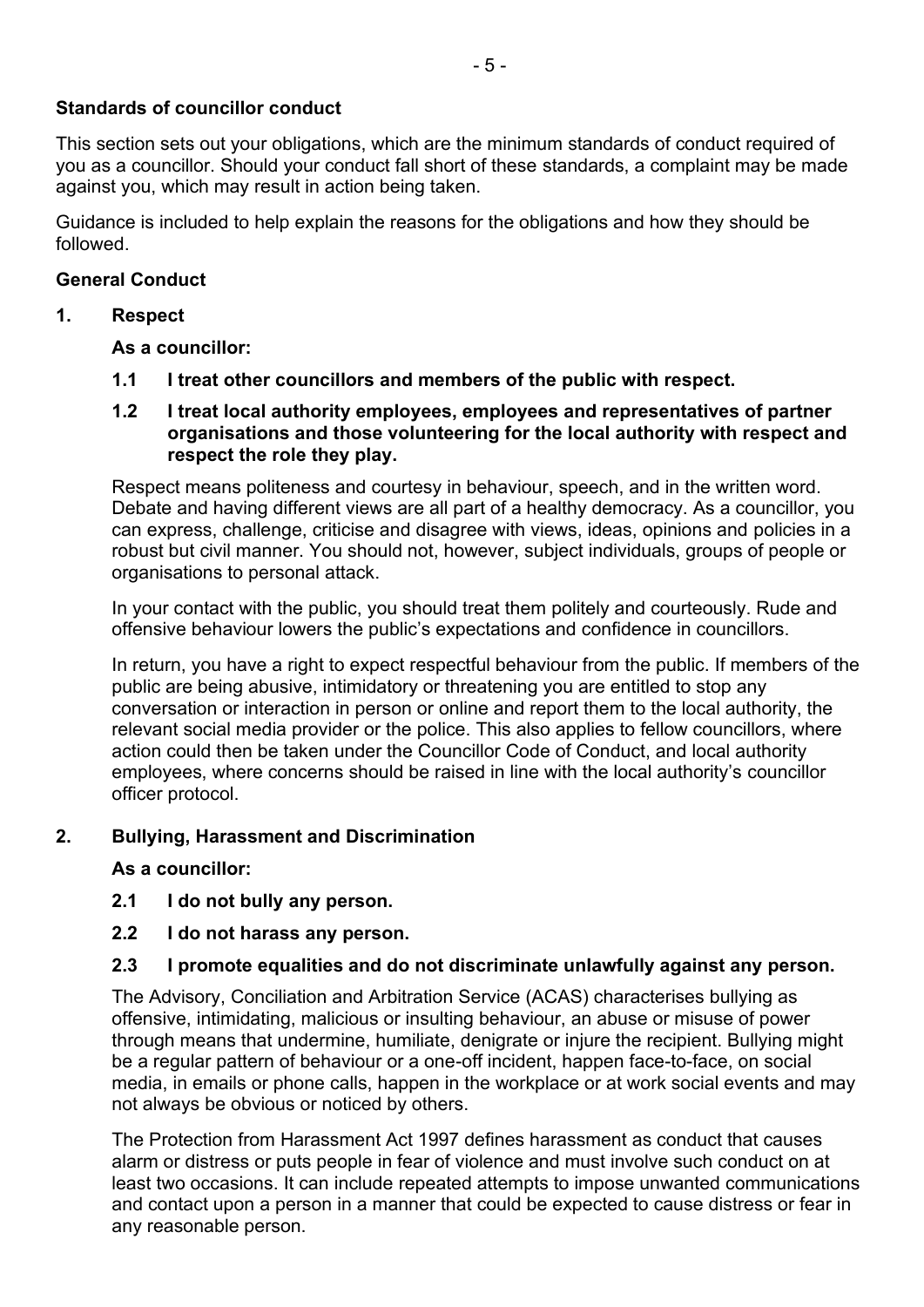Unlawful discrimination is where someone is treated unfairly because of a protected characteristic. Protected characteristics are specific aspects of a person's identity defined by the Equality Act 2010. They are age, disability, gender reassignment, marriage and civil partnership, pregnancy and maternity, race, religion or belief, sex and sexual orientation.

The Equality Act 2010 places specific duties on local authorities. Councillors have a central role to play in ensuring that equality issues are integral to the local authority's performance and strategic aims, and that there is a strong vision and public commitment to equality across public services.

# **3. Impartiality of officers of the council**

# **As a councillor:**

## **3.1 I do not compromise, or attempt to compromise, the impartiality of anyone who works for, or on behalf of, the local authority.**

Officers work for the local authority as a whole and must be politically neutral (unless they are political assistants). They should not be coerced or persuaded to act in a way that would undermine their neutrality. You can question officers in order to understand, for example, their reasons for proposing to act in a particular way, or the content of a report that they have written. However, you must not try and force them to act differently, change their advice, or alter the content of that report, if doing so would prejudice their professional integrity.

# **4. Confidentiality and access to information**

## **As a councillor:**

- **4.1 I do not disclose information:** 
	- **(a) given to me in confidence by anyone**
	- **(b) acquired by me which I believe, or ought reasonably to be aware, is of a confidential nature, unless** 
		- **(i) I have received the consent of a person authorised to give it;**
		- **(ii) I am required by law to do so;**
		- **(iii) the disclosure is made to a third party for the purpose of obtaining professional legal advice provided that the third party agrees not to disclose the information to any other person; or**
		- **(iv) the disclosure is:** 
			- **1. reasonable and in the public interest; and**
			- **2. made in good faith and in compliance with the reasonable requirements of the local authority; and**
			- **3. I have consulted the Monitoring Officer prior to its release.**
- **4.2 I do not improperly use knowledge gained solely as a result of my role as a councillor for the advancement of myself, my friends, my family members, my employer or my business interests.**

#### **4.3 I do not prevent anyone from getting information that they are entitled to by law.**

Local authorities must work openly and transparently, and their proceedings and printed materials are open to the public, except in certain legally defined circumstances. You should work on this basis, but there will be times when it is required by law that discussions, documents and other information relating to or held by the local authority must be treated in a confidential manner. Examples include personal data relating to individuals or information relating to ongoing negotiations.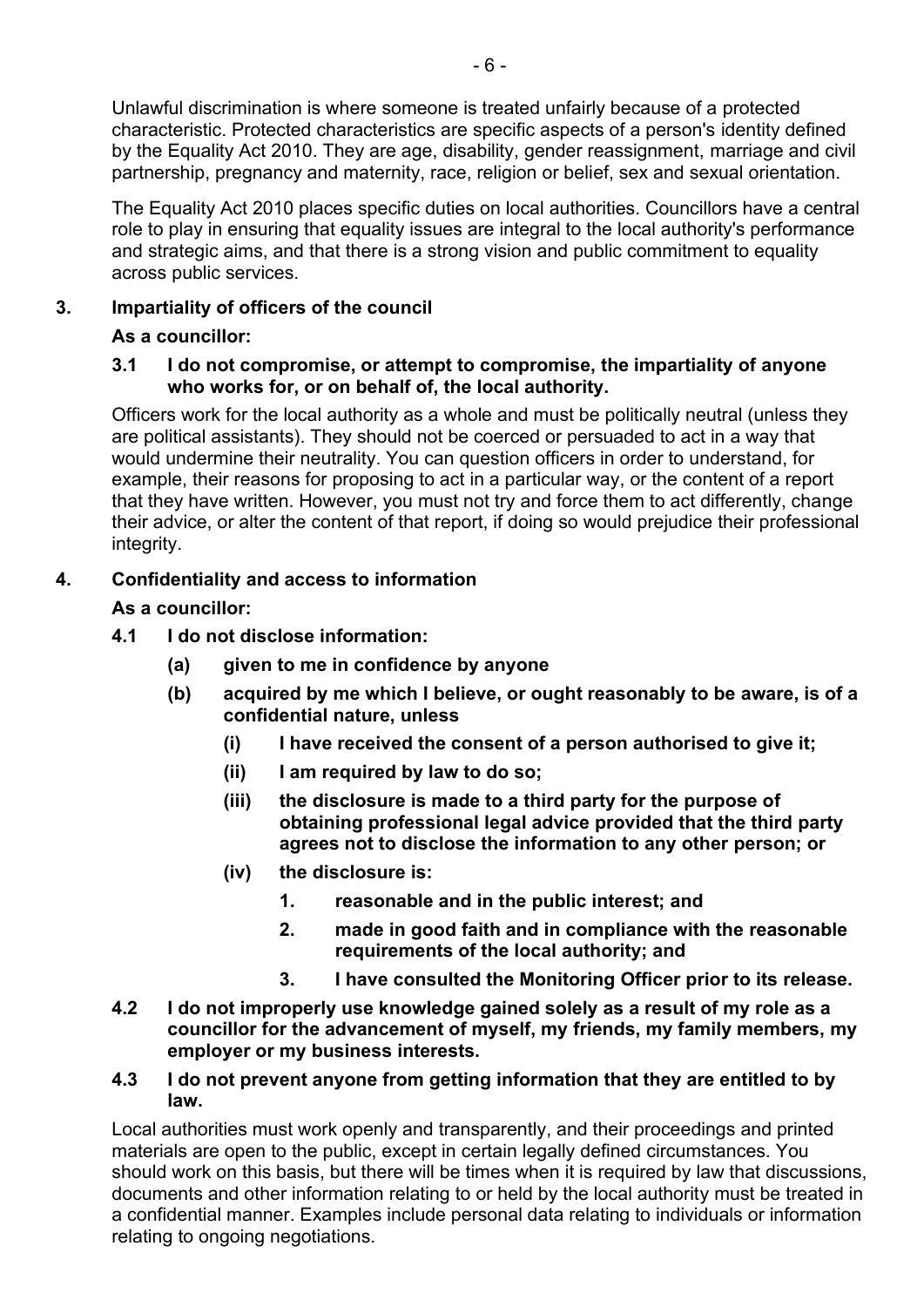## **5. Disrepute**

## **As a councillor:**

## **5.1 I do not bring my role or local authority into disrepute.**

As a Councillor, you are trusted to make decisions on behalf of your community and your actions and behaviour are subject to greater scrutiny than that of ordinary members of the public. You should be aware that your actions might have an adverse impact on you, other councillors and/or your local authority and may lower the public's confidence in your or your local authority's ability to discharge your/its functions. For example, behaviour that is considered dishonest and/or deceitful can bring your local authority into disrepute.

You are able to hold the local authority and fellow councillors to account and are able to constructively challenge and express concern about decisions and processes undertaken by the council whilst continuing to adhere to other aspects of this Code of Conduct.

#### **6. Use of position**

#### **As a councillor:**

#### **6.1 I do not use, or attempt to use, my position improperly to the advantage or disadvantage of myself or anyone else.**

Your position as a member of the local authority provides you with certain opportunities, responsibilities, and privileges, and you make choices all the time that will impact others. However, you should not take advantage of these opportunities to further your own or others' private interests or to disadvantage anyone unfairly.

#### **7. Use of local authority resources and facilities**

#### **As a councillor:**

- **7.1 I do not misuse council resources.**
- **7.2 I will, when using the resources of the local authority or authorising their use by others:**
	- **(a) act in accordance with the local authority's requirements; and**
	- **(b) ensure that such resources are not used for political purposes unless that use could reasonably be regarded as likely to facilitate, or be conducive to, the discharge of the functions of the local authority or of the office to which I have been elected or appointed.**

You may be provided with resources and facilities by the local authority to assist you in carrying out your duties as a councillor.

Examples include:

- office support
- stationery
- equipment such as phones, and computers
- transport
- access and use of local authority buildings and rooms.

These are given to you to help you carry out your role as a councillor more effectively and are not to be used for business or personal gain. They should be used in accordance with the purpose for which they have been provided and the local authority's own policies regarding their use.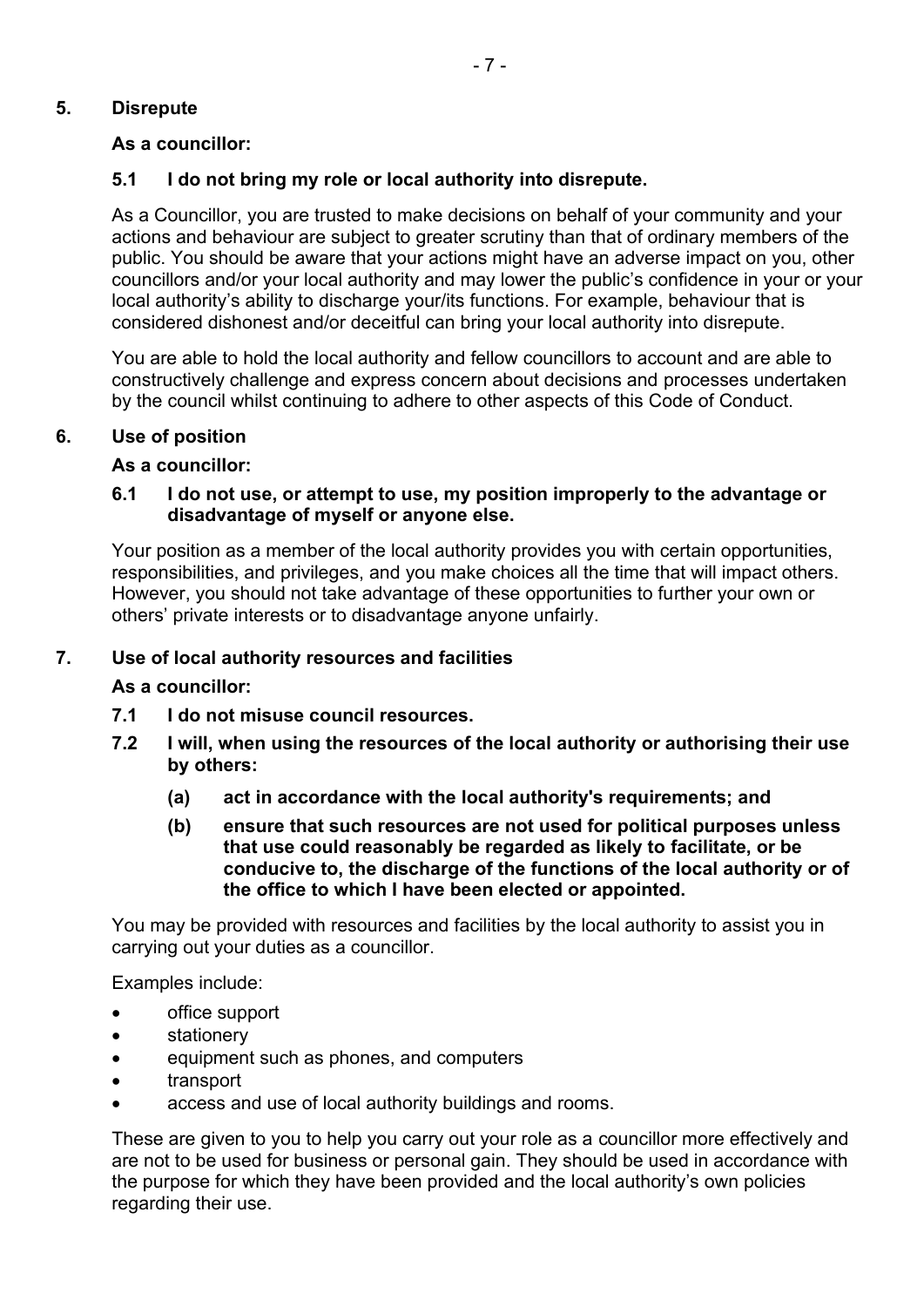# **8. Complying with the Code of Conduct**

**As a Councillor:** 

- **8.1 I undertake Code of Conduct training provided by my local authority.**
- **8.2 I cooperate with any Code of Conduct investigation and/or determination.**
- **8.3 I do not intimidate or attempt to intimidate any person who is likely to be involved with the administration of any investigation or proceedings.**
- **8.4 I comply with any sanction imposed on me following a finding that I have breached the Code of Conduct.**

It is extremely important for you as a councillor to demonstrate high standards, for you to have your actions open to scrutiny and for you not to undermine public trust in the local authority or its governance. If you do not understand or are concerned about the local authority's processes in handling a complaint you should raise this with your Monitoring **Officer** 

# **Protecting your reputation and the reputation of the local authority**

# **9. Interests**

# **As a councillor:**

# **9.1 I register and disclose my interests.**

Section 29 of the Localism Act 2011 requires the Monitoring Officer to establish and maintain a register of interests of members of the authority.

You need to register your interests so that the public, local authority employees and fellow councillors know which of your interests might give rise to a conflict of interest. The register is a public document that can be consulted when (or before) an issue arises. The register also protects you by allowing you to demonstrate openness and a willingness to be held accountable. You are personally responsible for deciding whether or not you should disclose an interest in a meeting, but it can be helpful for you to know early on if others think that a potential conflict might arise. It is also important that the public know about any interest that might have to be disclosed by you or other councillors when making or taking part in decisions, so that decision making is seen by the public as open and honest. This helps to ensure that public confidence in the integrity of local governance is maintained.

You should note that failure to register or disclose a disclosable pecuniary interest as set out in **Table 1**, is a criminal offence under the Localism Act 2011.

**Appendix B** sets out the detailed provisions on registering and disclosing interests. If in doubt, you should always seek advice from your Monitoring Officer.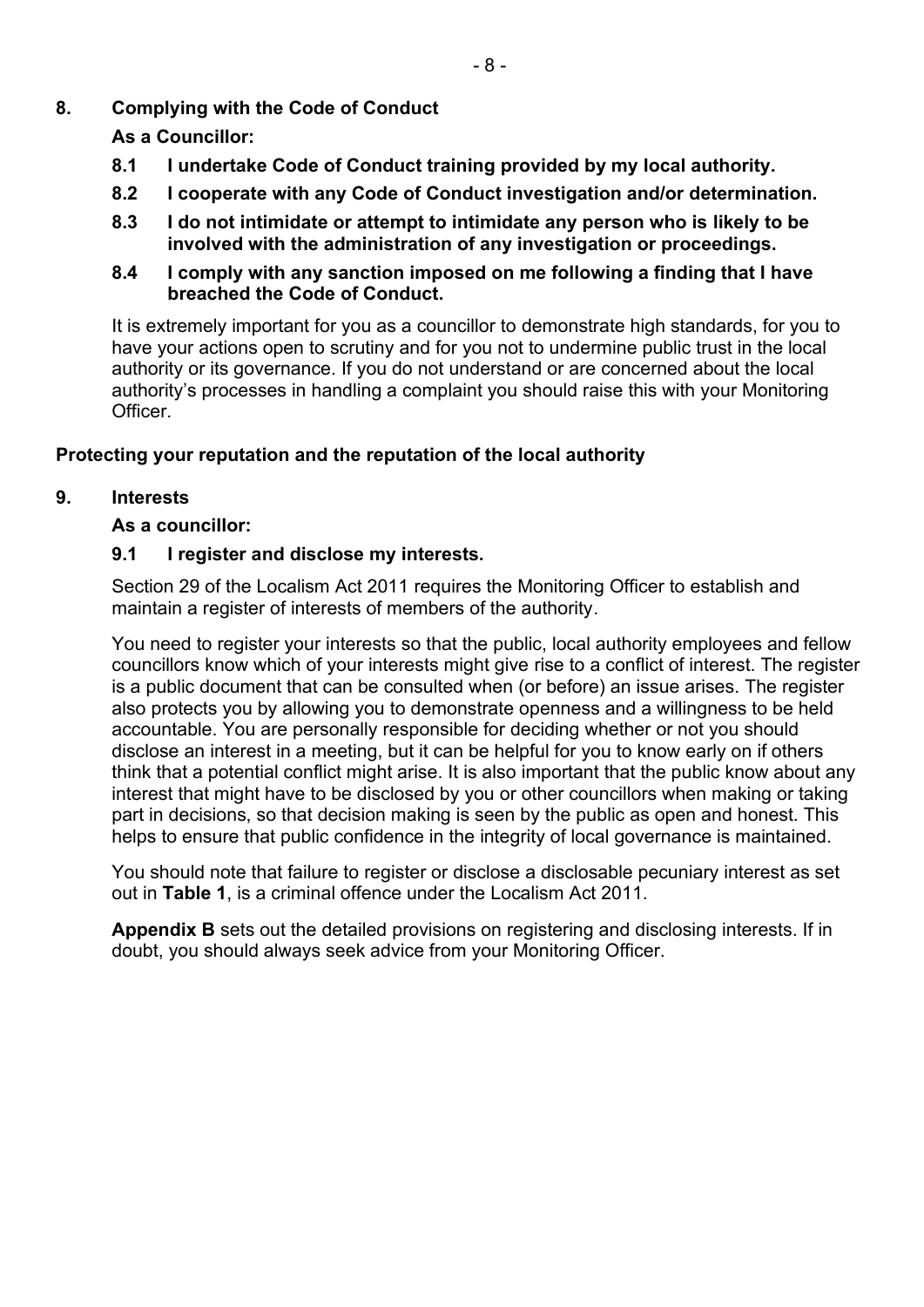#### **10. Gifts and hospitality**

**As a councillor:** 

- **10.1 I do not accept gifts or hospitality, irrespective of estimated value, which could give rise to real or substantive personal gain or a reasonable suspicion of influence on my part to show favour from persons seeking to acquire, develop or do business with the local authority or from persons who may apply to the local authority for any permission, licence or other significant advantage.**
- **10.2 I register with the Monitoring Officer any gift or hospitality with an estimated value of at least £50 within 28 days of its receipt.**
- **10.3 I register with the Monitoring Officer any significant gift or hospitality that I have been offered but have refused to accept.**

In order to protect your position and the reputation of the local authority, you should exercise caution in accepting any gifts or hospitality which are (or which you reasonably believe to be) offered to you because you are a councillor. The presumption should always be not to accept significant gifts or hospitality. However, there may be times when such a refusal may be difficult if it is seen as rudeness in which case you could accept it but must ensure it is publicly registered. However, you do not need to register gifts and hospitality which are not related to your role as a councillor, such as Christmas gifts from your friends and family. It is also important to note that it is appropriate to accept normal expenses and hospitality associated with your duties as a councillor. If you are unsure, do contact your Monitoring Officer for guidance.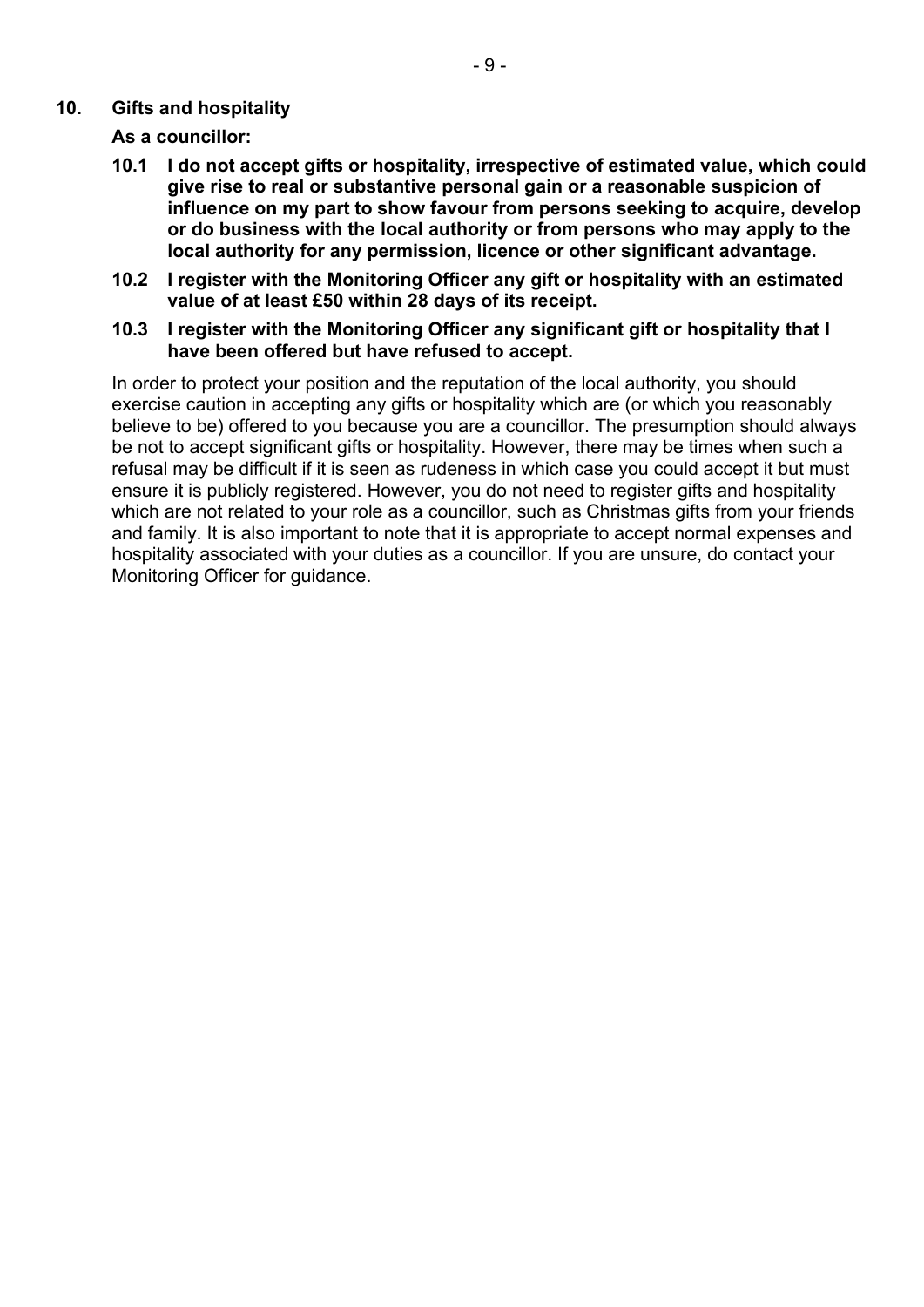# **Appendices**

# **Appendix A - The Seven Principles of Public Life**

The principles are:

# **Selflessness**

Holders of public office should act solely in terms of the public interest.

# **Integrity**

Holders of public office must avoid placing themselves under any obligation to people or organisations that might try inappropriately to influence them in their work. They should not act or take decisions in order to gain financial or other material benefits for themselves, their family, or their friends. They must disclose and resolve any interests and relationships.

# **Objectivity**

Holders of public office must act and take decisions impartially, fairly and on merit, using the best evidence and without discrimination or bias.

# **Accountability**

Holders of public office are accountable to the public for their decisions and actions and must submit themselves to the scrutiny necessary to ensure this.

## **Openness**

Holders of public office should act and take decisions in an open and transparent manner. Information should not be withheld from the public unless there are clear and lawful reasons for so doing.

## **Honesty**

Holders of public office should be truthful.

## **Leadership**

Holders of public office should exhibit these principles in their own behaviour. They should actively promote and robustly support the principles and be willing to challenge poor behaviour wherever it occurs.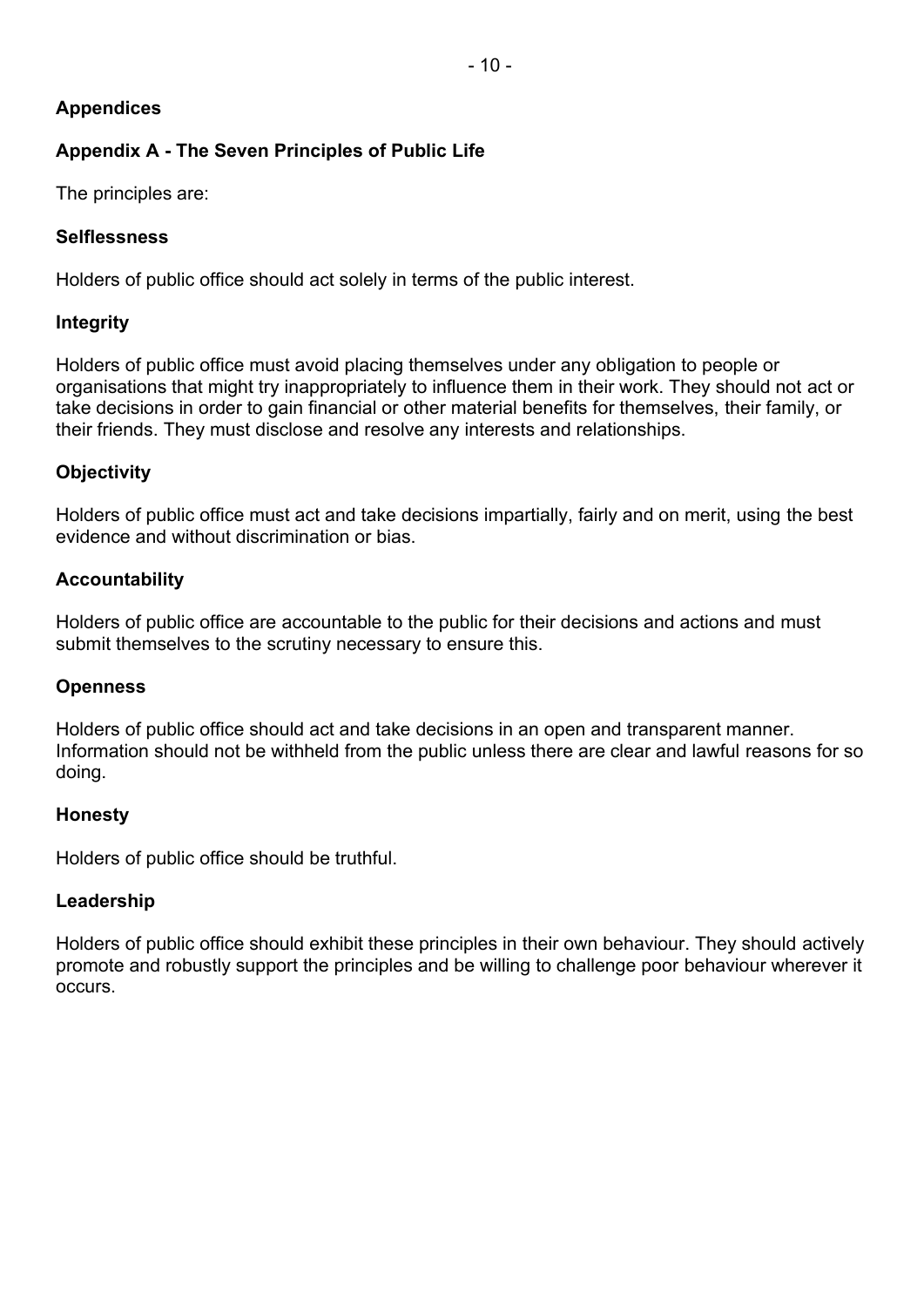# **Appendix B - Registering interests**

Within 28 days of becoming a member or your re-election or re-appointment to office you must register with the Monitoring Officer the interests which fall within the categories set out in **Table 1 (Disclosable Pecuniary Interests)** which are as described in "The Relevant Authorities (Disclosable Pecuniary Interests) Regulations 2012". You should also register details of your other personal interests which fall within the categories set out in **Table 2 (Other Registerable Interests)**.

**"Disclosable Pecuniary Interest"** means an interest of yourself, or of your partner if you are aware of your partner's interest, within the descriptions set out in Table 1 below.

**"Partner"** means a spouse or civil partner, or a person with whom you are living as husband or wife, or a person with whom you are living as if you are civil partners.

- 1. You must ensure that your register of interests is kept up-to-date and within 28 days of becoming aware of any new interest, or of any change to a registered interest, notify the Monitoring Officer.
- 2. A 'sensitive interest' is as an interest which, if disclosed, could lead to the councillor, or a person connected with the councillor, being subject to violence or intimidation.
- 3. Where you have a 'sensitive interest' you must notify the Monitoring Officer with the reasons why you believe it is a sensitive interest. If the Monitoring Officer agrees they will withhold the interest from the public register.

#### **Non participation in case of disclosable pecuniary interest**

- 4. Where a matter arises at a meeting which directly relates to one of your Disclosable Pecuniary Interests as set out in **Table 1**, you must disclose the interest, not participate in any discussion or vote on the matter and must not remain in the room unless you have been granted a dispensation. If it is a 'sensitive interest', you do not have to disclose the nature of the interest, just that you have an interest. Dispensation may be granted in limited circumstances, to enable you to participate and vote on a matter in which you have a disclosable pecuniary interest.
- 5. [Where you have a disclosable pecuniary interest on a matter to be considered or is being considered by you as a Cabinet member in exercise of your executive function, you must notify the Monitoring Officer of the interest and must not take any steps or further steps in the matter apart from arranging for someone else to deal with it]

## **Disclosure of Other Registerable Interests**

6. Where a matter arises at a meeting which *directly relates* to the financial interest or well-being of one of your Other Registerable Interests (as set out in **Table 2**), you must disclose the interest. You may speak on the matter only if members of the public are also allowed to speak at the meeting but otherwise must not take part in any discussion or vote on the matter and must not remain in the room unless you have been granted a dispensation. If it is a 'sensitive interest', you do not have to disclose the nature of the interest.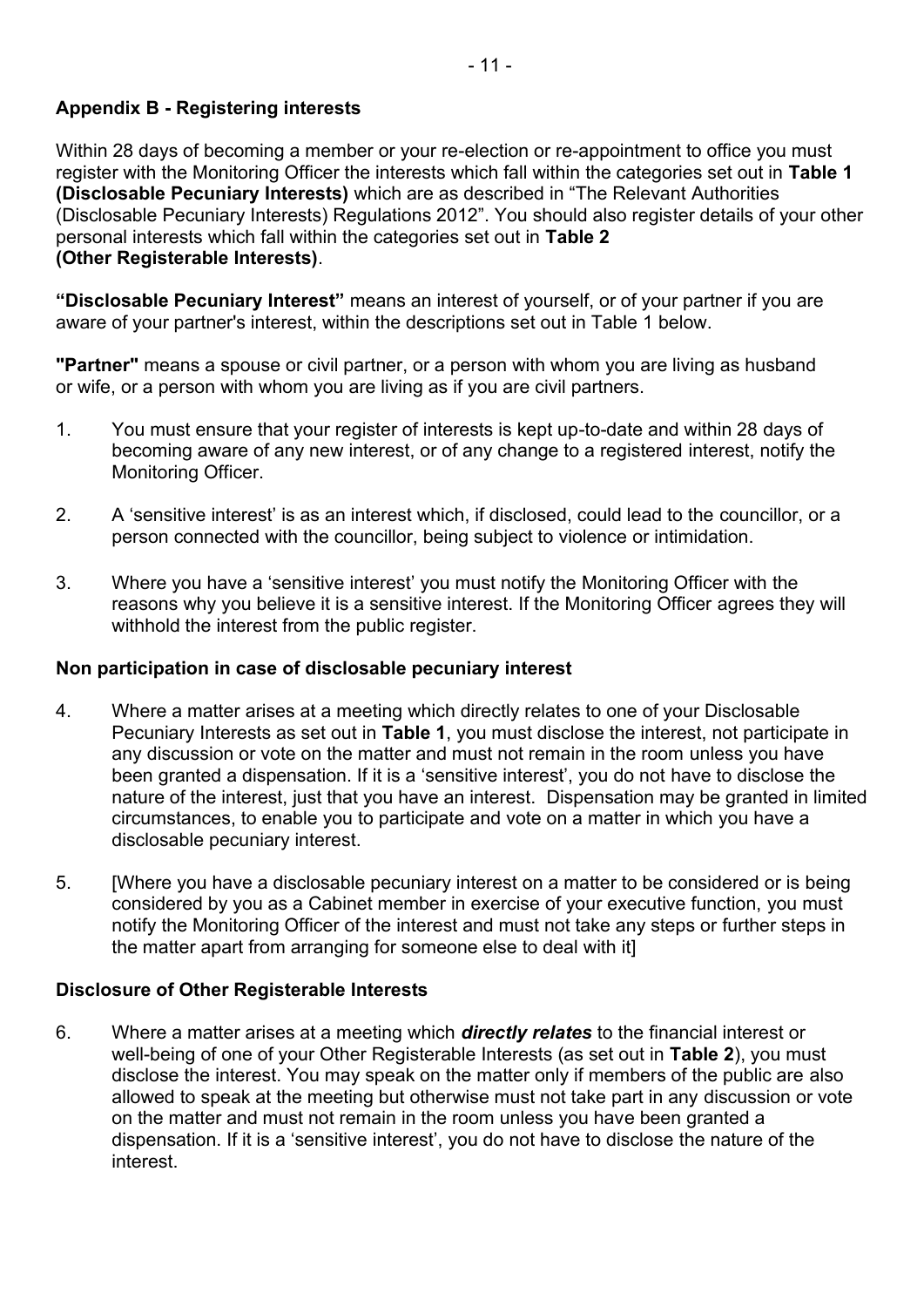#### **Disclosure of Non-Registerable Interests**

- 7. Where a matter arises at a meeting which *directly relates* to your financial interest or wellbeing (and is not a Disclosable Pecuniary Interest set out in Table 1) or a financial interest or well-being of a relative or close associate, you must disclose the interest. You may speak on the matter only if members of the public are also allowed to speak at the meeting. Otherwise you must not take part in any discussion or vote on the matter and must not remain in the room unless you have been granted a dispensation. If it is a 'sensitive interest', you do not have to disclose the nature of the interest.
- 8. Where a matter arises at a meeting which *affects*
	- (a) your own financial interest or well-being;
	- (b) a financial interest or well-being of a relative or close associate; or
	- (c) a financial interest or wellbeing of a body included under Other Registrable Interests as set out in **Table 2**

you must disclose the interest. In order to determine whether you can remain in the meeting after disclosing your interest the following test should be applied

- 9. Where a matter (referred to in paragraph 8 above) *affects* the financial interest or wellbeing:
	- (a) to a greater extent than it affects the financial interests of the majority of inhabitants of the ward affected by the decision and;
	- (b) a reasonable member of the public knowing all the facts would believe that it would affect your view of the wider public interest

You may speak on the matter only if members of the public are also allowed to speak at the meeting. Otherwise you must not take part in any discussion or vote on the matter and must not remain in the room unless you have been granted a dispensation.

If it is a 'sensitive interest', you do not have to disclose the nature of the interest.

10. [Where you have an Other Registerable Interest or Non-Registerable Interest on a matter to be considered or is being considered by you as a Cabinet member in exercise of your executive function, you must notify the Monitoring Officer of the interest and must not take any steps or further steps in the matter apart from arranging for someone else to deal with it]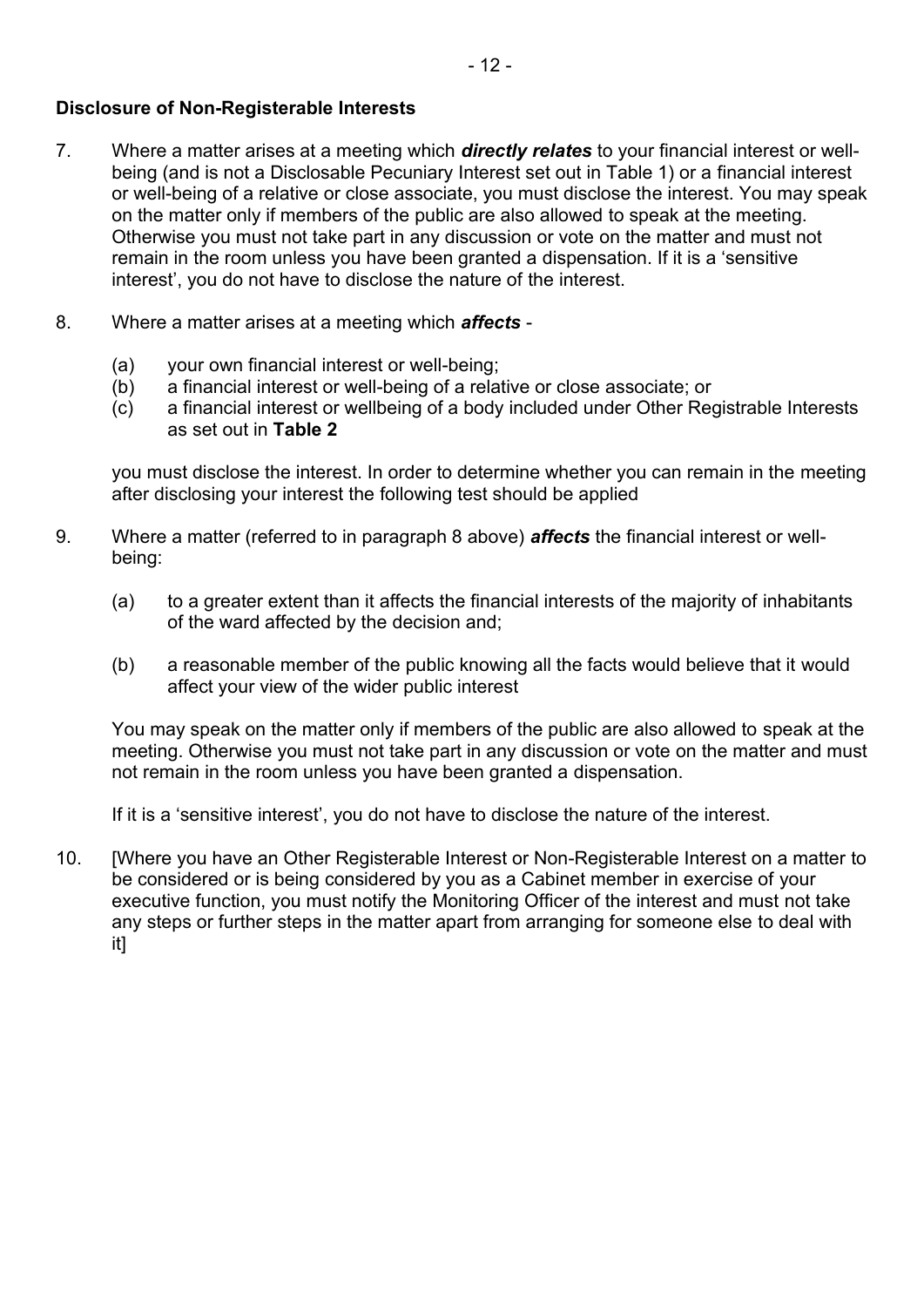# **Table 1: Disclosable Pecuniary Interests**

This table sets out the explanation of Disclosable Pecuniary Interests as set out in the [Relevant Authorities \(Disclosable Pecuniary Interests\) Regulations 2012.](https://www.legislation.gov.uk/uksi/2012/1464/made)

| <b>Subject</b>                                       | <b>Description</b>                                                                                                                                                                                                                                                                                                                                                                                                                                                                                                                          |
|------------------------------------------------------|---------------------------------------------------------------------------------------------------------------------------------------------------------------------------------------------------------------------------------------------------------------------------------------------------------------------------------------------------------------------------------------------------------------------------------------------------------------------------------------------------------------------------------------------|
| Employment, office, trade, profession<br>or vocation | Any employment, office, trade, profession or<br>vocation carried on for profit or gain.                                                                                                                                                                                                                                                                                                                                                                                                                                                     |
| Sponsorship                                          | Any payment or provision of any other financial<br>benefit (other than from the council) made to the<br>councillor during the previous 12-month period for<br>expenses incurred by him/her in carrying out his/her<br>duties as a councillor, or towards his/her election<br>expenses. This includes any payment or financial<br>benefit from a trade union within the meaning of the<br>Trade Union and Labour Relations (Consolidation)<br>Act 1992.                                                                                      |
| <b>Contracts</b>                                     | Any contract made between the councillor or his/her<br>spouse or civil partner or the person with whom the<br>councillor is living as if they were spouses/civil<br>partners (or a firm in which such person is a partner,<br>or an incorporated body of which such person is a<br>director* or a body that such person has a beneficial<br>interest in the securities of*) and the council -<br>under which goods or services are to be<br>(a)<br>provided or works are to be executed; and<br>(b)<br>which has not been fully discharged. |
| <b>Land and Property</b>                             | Any beneficial interest in land which is within the<br>area of the council.<br>'Land' excludes an easement, servitude, interest or<br>right in or over land which does not give the<br>councillor or his/her spouse or civil partner or the<br>person with whom the councillor is living as if they<br>were spouses/civil partners (alone or jointly with<br>another) a right to occupy or to receive income.                                                                                                                               |
| <b>Licenses</b>                                      | Any licence (alone or jointly with others) to occupy<br>land in the area of the council for a month or longer.                                                                                                                                                                                                                                                                                                                                                                                                                              |
| <b>Corporate Tenancies</b>                           | Any tenancy where (to the councillor's knowledge) -<br>the landlord is the council; and<br>(a)<br>(b)<br>the tenant is a body that the councillor, or<br>his/her spouse or civil partner or the person<br>with whom the councillor is living as if they<br>were spouses/ civil partners is a partner of or<br>a director* of or has a beneficial interest in<br>the securities* of.                                                                                                                                                         |